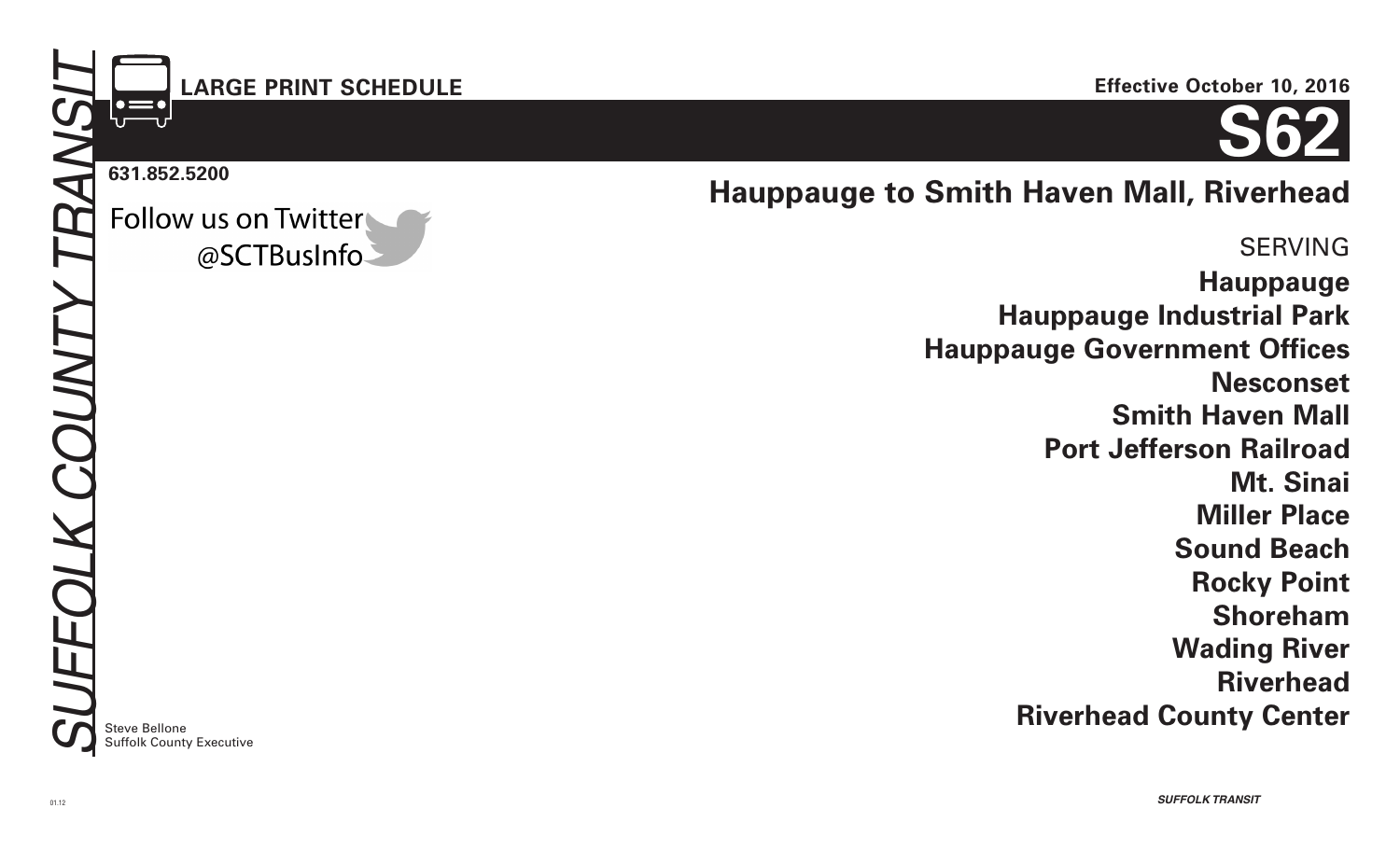## **Suffolk County Transit Fares**

| <b>Student fare \$1.25</b>                            |
|-------------------------------------------------------|
| Between 14 to 22 years old.                           |
| High School/College ID required.                      |
| Limit 3 children when accompanied by adult.           |
| <b>Senior, Person with Disabilities and</b>           |
|                                                       |
|                                                       |
| When traveling to assist passenger with disabilities. |
|                                                       |
| • Available on request when paying fare               |
| • Good for two (2) connecting buses                   |
| • Valid for two (2) hours from time received          |
| • Not valid for return trip                           |
| • Special restrictions may apply, see transfer.       |

## **Suffolk County Transit Service: Observed Holidays**

No service New Year's Day, Memorial Day, Independence Day, Labor Day, Thanksgiving Day or Christmas Day.

#### **Passengers Please**

- Have exact fare ready; driver cannot handle money.
- Passengers must deposit their own fare.
- Arrive earlier than scheduled departure time.
- Tell driver your destination.
- SCT drivers are required to announce major bus stop locations.
- Smoking, drinking, eating and playing of radios is prohibited.

## **Bike Racks**

Available on all Suffolk County Transit (SCT) bus routes.

### **Reduced Fare Program for Seniors, Persons with Disabilities and Medicare Card Holders**

Persons with valid, municipally issued cards identifying them as at least 60 years old or mentally or physically disability may ride for the reduced, one-way fare. A valid Medicare Card is also accepted as ID. Persons must display their ID card to the driver when paying the fare to ride at the reduced rate.

## **For ID information:**

| <b>Seniors ID</b>           | 631.853.8200 |
|-----------------------------|--------------|
| <b>Handicapped ID</b>       | 631.853.8333 |
| <b>Hearing Impaired TTY</b> | 631.853.5658 |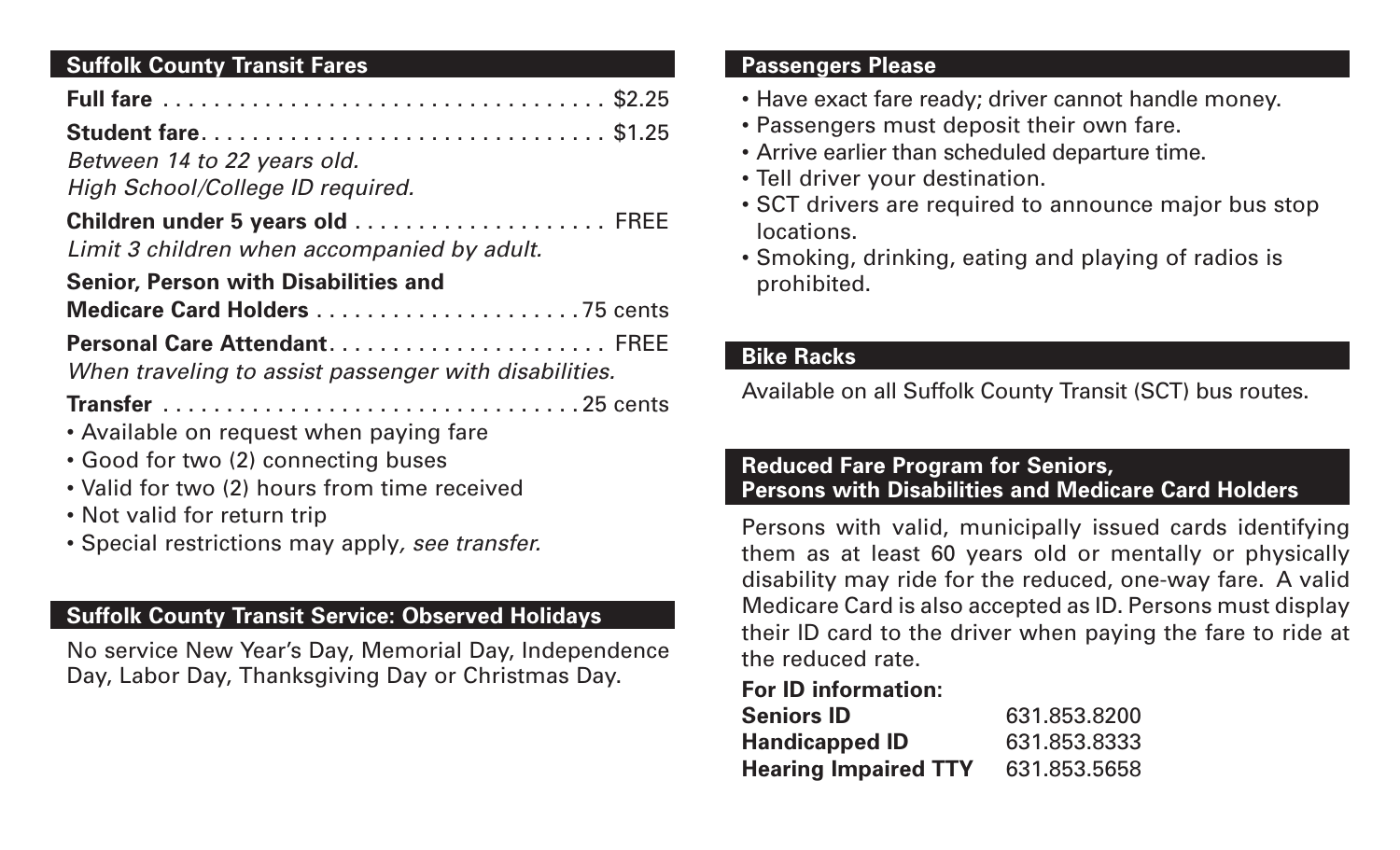#### **Persons with Disabilities**

Upon request, drivers will assist wheelchair passengers while boarding and leaving lift/ramp and with use of securement device. Use of wheelchair lifts/ramps also available to passengers using walkers, canes, braces or who are otherwise mobility-impaired. Person traveling with respirator or portable oxygen supply are permitted to ride SCT buses. Service animals to accompany disabled passengers are also permitted.

#### **SCAT Paratransit Services**

Paratransit Bus Service is available to ADA eligible passengers. To register or for more information, call Office for People with Disabilities at 631.853.8333.

### **Additional Transit Services**

| HART, Huntington Area Rapid Transit 631.427.8287 |  |
|--------------------------------------------------|--|
| NICE, Nassau Inter-County Express 516.228.4000   |  |
| MTA Long Island Rail Road 718.217.5477           |  |
| 511Y Rideshare  511 and say "Rideshare"          |  |

## **Suffolk County Transit Information**

Questions, Suggestions, Complaints? **Suffolk County Transit Information Service 631.852.5200**

Monday – Friday from 8:00am to 4:30pm

## **S62 Connecting Service**

| Route No.       | <b>Location of Connecting Bus</b>  |
|-----------------|------------------------------------|
| S27, S33, S45   | Hauppauge                          |
| S54, 3A, 3B     | Hauppauge                          |
| S56, S57, S59   | <b>Smith Haven Mall</b>            |
| S63, 3D, 6B     | <b>Smith Haven Mall</b>            |
| <b>S58</b>      | <b>Smith Haven Mall, Riverhead</b> |
| <b>S60</b>      | Port Jefferson Station,            |
|                 | <b>Smith Haven Mall</b>            |
| S <sub>61</sub> | <b>Port Jefferson Station</b>      |
| <b>S66</b>      | <b>Riverhead</b>                   |
| S92, 8A         | <b>Riverhead</b>                   |

### **Long Island Rail Road Connections**

Port Jefferson – Port Jefferson Branch Riverhead – Ronkonkoma Branch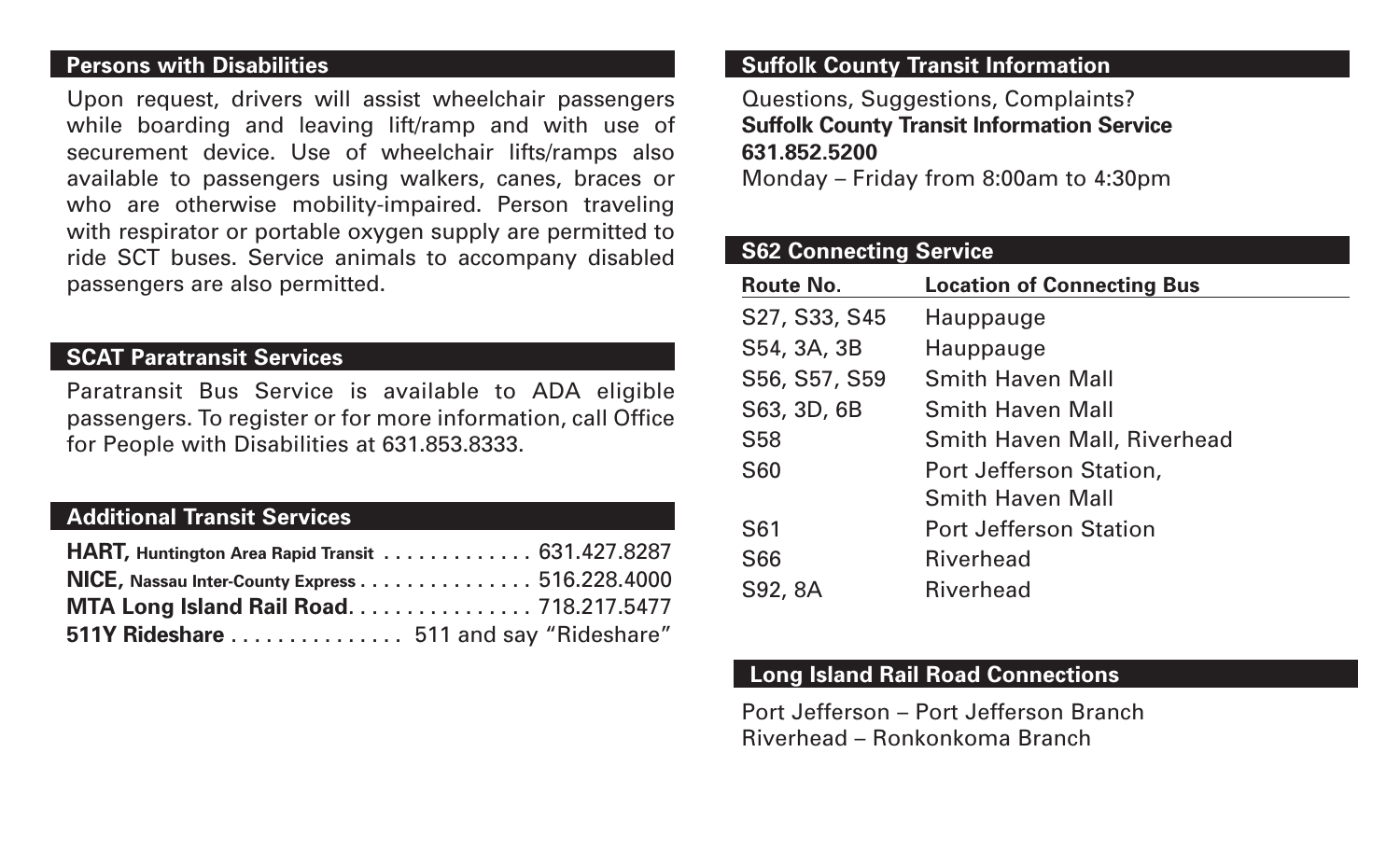|                              | <b>S62 Weekday Eastbound Service</b><br><b>Hauppauge to Smith Haven Mall, Riverhead</b> |                                                                |                                                                                                                        |                             |                                                              |                                                                                     |                                                      |                   |                                                                      |                                     |                                                               |                                                   |                              |                                                                                                                  |                                                |                                                                      |                                               |                                                |
|------------------------------|-----------------------------------------------------------------------------------------|----------------------------------------------------------------|------------------------------------------------------------------------------------------------------------------------|-----------------------------|--------------------------------------------------------------|-------------------------------------------------------------------------------------|------------------------------------------------------|-------------------|----------------------------------------------------------------------|-------------------------------------|---------------------------------------------------------------|---------------------------------------------------|------------------------------|------------------------------------------------------------------------------------------------------------------|------------------------------------------------|----------------------------------------------------------------------|-----------------------------------------------|------------------------------------------------|
| Industrial<br><b>Complex</b> | <b>Suffolk</b><br>Countv<br><b>North</b><br><b>Complex</b>                              | <b>Suffolk</b><br>County<br><b>Dennison</b><br><b>Building</b> | Hauppauge   Hauppauge   Hauppauge   Hauppauge   Nesconset<br><b>New York</b><br><b>State Office</b><br><b>Building</b> | <b>NYS 347</b><br>Terry Rd. | Lake<br>Grove<br><b>Smith</b><br><b>Haven</b><br><b>Mall</b> | <b>Port</b><br><b>Jefferson</b><br><b>Station</b><br><b>NYS 347</b><br>Old Town Rd. | Port<br>Jefferson<br><b>Shopping</b><br><b>Plaza</b> | Port<br>Jefferson | Mt. Sinai<br><b>Railroad   Northgate!</b><br>Plaza<br><b>NYS 25A</b> | Mt.<br><b>Sinai</b><br>North<br>Rd. | Sound<br><b>Beach</b><br>Echo Ave.<br>Country New York<br>Ave | Shopping!<br><b>Plaza</b><br>on<br><b>NYS 25A</b> | <b>NYS 25A</b><br>Miller Ave | <b>Rocky Pt. Shoreham Wading River Wading River</b><br>Wading River-<br>Manorville Rd.<br><b>NYS 25A</b><br>6:27 | Hulse<br>Landing Rd.<br>N. Wading<br>River Rd. | <b>Wading</b><br><b>River</b><br>Fresh Pond<br>Ave.<br><b>NYS 25</b> | Tanger<br>Outlet<br><b>Center</b><br>on CR 58 | <b>Riverhead Riverhead</b><br>County<br>Center |
|                              |                                                                                         |                                                                |                                                                                                                        |                             |                                                              |                                                                                     | 6:00                                                 | 6:03              | 6:08                                                                 |                                     | —                                                             | 6:15                                              | 6:21                         | 7:24                                                                                                             | 6:33                                           | 6:39                                                                 | 6:45                                          | 6:50                                           |
|                              |                                                                                         |                                                                |                                                                                                                        | _                           | _                                                            |                                                                                     | 6:50                                                 | 6:53              | 7:00                                                                 | $\hspace{0.1mm}-\hspace{0.1mm}$     |                                                               | 7:10                                              | 7:17                         | 8:24                                                                                                             |                                                | 7:31                                                                 | 7:37                                          | 7:50                                           |
|                              |                                                                                         |                                                                |                                                                                                                        | —                           | 7:30                                                         | 7:35                                                                                | 7:45                                                 | 7:47              |                                                                      | 7:55                                | 8:03                                                          | 8:12                                              | 8:18                         | 9:21                                                                                                             | 8:30                                           | 8:36                                                                 | 8:42                                          | 8:50                                           |
| 7:55                         | 8:05                                                                                    | 8:07                                                           | 8:10                                                                                                                   | 8:20                        | 8:30                                                         | 8:40                                                                                | 8:50                                                 | 8:52              | 8:59                                                                 | $\overline{\phantom{m}}$            |                                                               | 9:09                                              | 9:15                         | 10:21                                                                                                            | 9:27                                           | 9:33                                                                 | 9:39                                          | 9:50                                           |
| 9:00                         | 9:05                                                                                    | 9:07                                                           | 9:10                                                                                                                   | 9:20                        | 9:30                                                         | 9:40                                                                                | 9:50                                                 | 9:52              | 9:59                                                                 |                                     | $\overline{\phantom{0}}$                                      | 10:09                                             | 10:15                        | 11:29                                                                                                            | 10:27                                          | 10:33                                                                | 10:39                                         | 10:50                                          |
|                              | 10:10                                                                                   | 10:12                                                          | 10:15                                                                                                                  | 10:20                       | 10:30                                                        | 10:40                                                                               | 10:50                                                | 10:52             | 10:59                                                                |                                     | $\overline{\phantom{0}}$                                      | 11:09                                             | 11:23                        | 12:21                                                                                                            | $\hspace{0.1mm}-\hspace{0.1mm}$                | 11:36                                                                | 11:42                                         | 11:50                                          |
|                              | 11:10                                                                                   | 11:12                                                          | 11:15                                                                                                                  | 11:20                       | 11:30                                                        | 11:40                                                                               | 11:50                                                | 11:52             | 11:59                                                                |                                     | —                                                             | 12:09                                             | 12:15                        | 1:29                                                                                                             | 12:27                                          | 12:33                                                                | 12:39                                         | 12:50                                          |
| 12:00                        | 12:10                                                                                   | 12:12                                                          | 12:15                                                                                                                  | 12:20                       | 12:30                                                        | 12:40                                                                               | 12:50                                                | 12:52             | 12:59                                                                |                                     |                                                               | 1:09                                              | 1:23                         | 2:21                                                                                                             |                                                | 1:36                                                                 | 1:42                                          | 1:50                                           |
|                              | 1:10                                                                                    | 1:12                                                           | 1:15                                                                                                                   | 1:20                        | 1:30                                                         | 1:40                                                                                | 1:50                                                 | 1:52              | 1:59                                                                 |                                     | –                                                             | 2:09                                              | 2:15                         | 3:21                                                                                                             | $\qquad \qquad$                                | 2:28                                                                 | 2:34                                          | 2:50                                           |
|                              | 2:10                                                                                    | 2:12                                                           | 2:15                                                                                                                   | 2:20                        | 2:30                                                         | 2:40                                                                                | 2:50                                                 | 2:52              | 2:59                                                                 |                                     | –                                                             | 3:09                                              | 3:15                         | 4:28                                                                                                             | 3:27                                           | 3:33                                                                 | 3:39                                          | 3:50                                           |
| 3:00                         | 3:05                                                                                    | 3:07                                                           | 3:10                                                                                                                   | 3:20                        | 3:30                                                         | 3:40                                                                                | 3:50                                                 | 3:53              | 3:59                                                                 |                                     | —                                                             | 4:09                                              | 4:22                         | 6:01                                                                                                             | 4:34                                           | 4:40                                                                 | 4:45                                          | 4:50                                           |
| 4:30                         | 4:37                                                                                    | 4:40                                                           | 4:45                                                                                                                   | 4:55                        | 5:05                                                         | 5:15                                                                                | 5:25                                                 | 5:28              | 5:36                                                                 |                                     | —                                                             | 5:47                                              | 5:54                         | 6:33                                                                                                             |                                                | 6:08                                                                 | 6:14                                          | 6:25                                           |
| 5:10                         | 5:18                                                                                    | 5:22                                                           | 5:26                                                                                                                   | 5:35                        | 5:45                                                         | 5:54                                                                                | 6:03                                                 | 6:05              | 6:12                                                                 |                                     | –                                                             | 6:22                                              | 6:26                         | $\hspace{0.1mm}-\hspace{0.1mm}$                                                                                  | 6:39                                           | 6:44                                                                 | 6:49                                          | 6:55                                           |
| 6:00                         | 6:05                                                                                    | 6:07                                                           | 6:10                                                                                                                   | 6:20                        | 6:30                                                         | 6:40                                                                                | 6:50                                                 | 6:52              | 7:00                                                                 |                                     |                                                               |                                                   |                              |                                                                                                                  |                                                |                                                                      |                                               |                                                |

## S62 service available Monday thru Saturday only. **AM** – Lightface PM – Boldface

Schedules subject to change without notice.

Suffolk County cannot assume responsibility for inconvenience, expense or damage resulting from timetable errors, delayed buses or failure to make connections.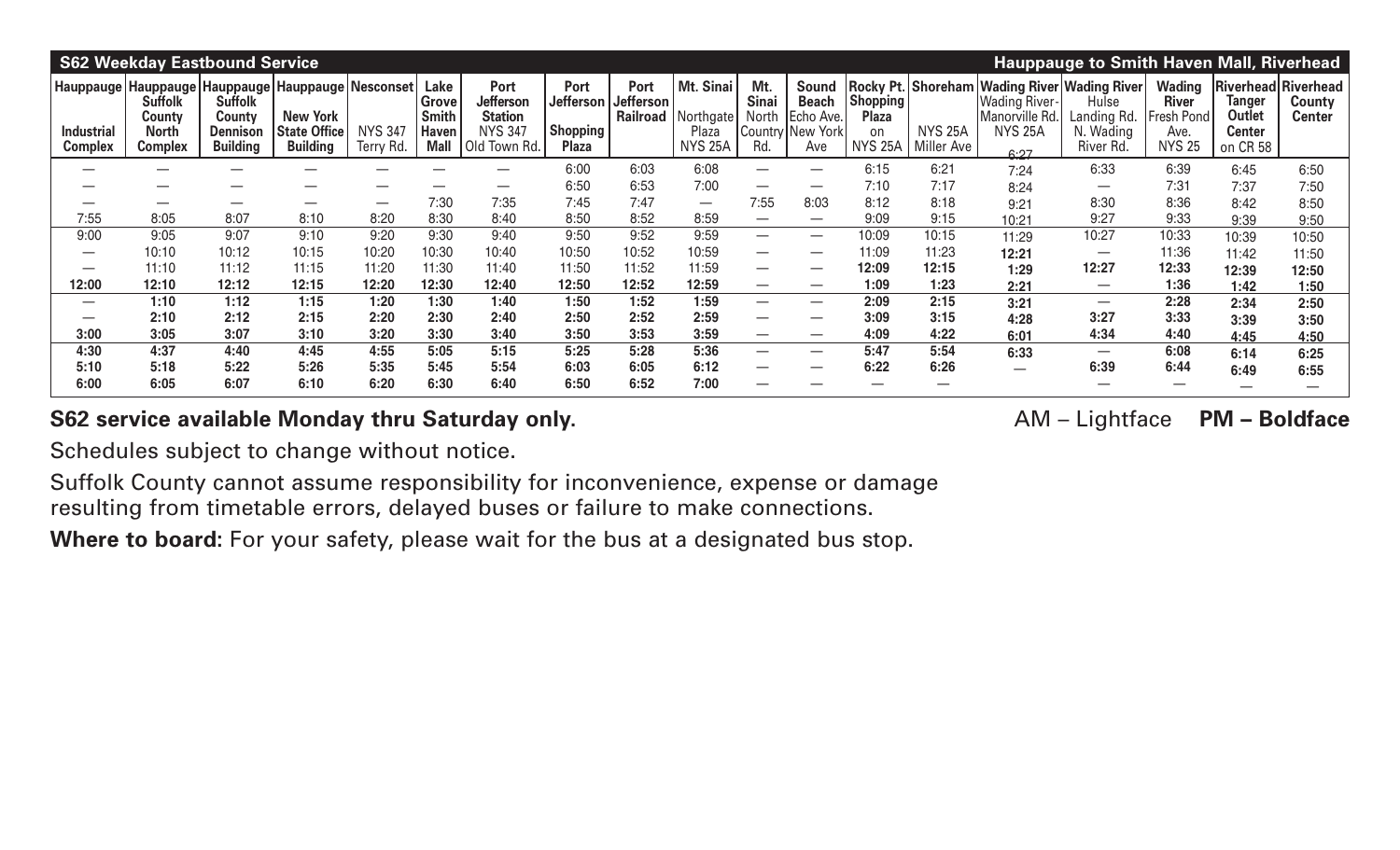|                                |                                                                                    |                                                                      | <b>S62 Weekday Westbound Service</b>           |                                                                                                       |                              |                                                                              |                                                                      |                              |                                                   |                                             |                                                             |                                                                       |                                                       |                             |                                                                | <b>Riverhead to Smith Haven Mall, Hauppauge</b>                                                                     |                                                            |                                     |
|--------------------------------|------------------------------------------------------------------------------------|----------------------------------------------------------------------|------------------------------------------------|-------------------------------------------------------------------------------------------------------|------------------------------|------------------------------------------------------------------------------|----------------------------------------------------------------------|------------------------------|---------------------------------------------------|---------------------------------------------|-------------------------------------------------------------|-----------------------------------------------------------------------|-------------------------------------------------------|-----------------------------|----------------------------------------------------------------|---------------------------------------------------------------------------------------------------------------------|------------------------------------------------------------|-------------------------------------|
| <b>County</b><br><b>Center</b> | <b>Riverhead Riverhead</b><br><b>Tanger</b><br>Outlet<br><b>Center</b><br>on CR 58 | <b>Wading</b><br><b>River</b><br>Fresh Pond<br>Ave.<br><b>NYS 25</b> | N. Wading<br>River Rd.<br>Hulse<br>Landing Rd. | <b>Wading River Wading River Shoreham</b><br><b>Wading River-</b><br>Manorville Rd.<br><b>NYS 25A</b> | <b>NYS 25A</b><br>Miller Ave | <b>Rocky Pt.</b><br><b>Shopping!</b><br><b>Plaza</b><br>on<br><b>NYS 25A</b> | <b>Sound</b><br><b>Beach</b><br>Echo Ave.<br>New York Country<br>Ave | Mt.<br>Sinai<br>North<br>Rd. | Mt. Sinai<br>Northgate<br>Plaza<br><b>NYS 25A</b> | <b>Port</b><br>Jefferson<br><b>Railroad</b> | Port<br><b>Jefferson</b><br><b>Shopping</b><br><b>Plaza</b> | Port<br>Jefferson<br><b>Station</b><br><b>NYS 347</b><br>Old Town Rd. | Lake<br>Grove<br><b>Smith</b><br>Haven<br><b>Mall</b> | <b>NYS 347</b><br>Terry Rd. | <b>Suffolk</b><br>County<br><b>Dennison</b><br><b>Building</b> | Nesconset   Hauppauge   Hauppauge   Hauppauge   Hauppauge  <br><b>New York</b><br>  State Office<br><b>Building</b> | <b>Suffolk</b><br>County<br><b>North</b><br><b>Complex</b> | <b>Industrial</b><br><b>Complex</b> |
|                                |                                                                                    |                                                                      |                                                |                                                                                                       | $\overline{\phantom{0}}$     | 6:12                                                                         |                                                                      | $\overline{\phantom{m}}$     | 6:28                                              | 6:33                                        | 6:35                                                        | 6:45                                                                  | 6:55                                                  | 7:02                        | 7:10                                                           | 7:12                                                                                                                | 7:15                                                       | 7:25                                |
| 7:00                           | 7:06                                                                               | 7:12                                                                 | 7:18                                           | 7:24                                                                                                  | 7:30                         | 7:37                                                                         |                                                                      | $\overline{\phantom{m}}$     | 7:46                                              | 7:52                                        | 7:55                                                        | 8:04                                                                  | 8:15                                                  | 8:25                        | 8:33                                                           | 8:35                                                                                                                | 8:40                                                       | 8:50                                |
| 8:00                           | 8:07                                                                               | 8:14                                                                 | $\overline{\phantom{0}}$                       | 8:21                                                                                                  | 8:28                         | 8:35                                                                         | $\overline{\phantom{0}}$                                             |                              | 8:45                                              | 8:53                                        | 9:00                                                        | 9:10                                                                  | 9:20                                                  | 9:28                        | 9:33                                                           | 9:36                                                                                                                | 9:40                                                       |                                     |
| 9:00                           | 9:05                                                                               | 9:10                                                                 | 9:15                                           | 9:20                                                                                                  | 9:25                         | 9:35                                                                         | $\overline{\phantom{0}}$                                             |                              | 9:45                                              | 9:53                                        | 10:00                                                       | 10:10                                                                 | 10:20                                                 | 10:28                       | 10:33                                                          | 10:36                                                                                                               | 10:40                                                      |                                     |
| 10:00                          | 10:07                                                                              | 10:14                                                                | $\overline{\phantom{0}}$                       | 10:21                                                                                                 | 10:28                        | 10:35                                                                        |                                                                      | $\overline{\phantom{m}}$     | 10:45                                             | 10:53                                       | 11:00                                                       | 11:10                                                                 | 11:20                                                 | 11:28                       | 11:33                                                          | 11:36                                                                                                               | 11:40                                                      | 11:50                               |
| 11:00                          | 11:05                                                                              | 11:10                                                                | 11:15                                          | 11:20                                                                                                 | 11:25                        | 11:35                                                                        | —                                                                    | $\overline{\phantom{m}}$     | 11:45                                             | 11:53                                       | 12:00                                                       | 12:10                                                                 | 12:20                                                 | 12:28                       | 12:33                                                          | 12:36                                                                                                               | 12:40                                                      |                                     |
| 12:00                          | 12:07                                                                              | 12:14                                                                | $\overline{\phantom{0}}$                       | 12:21                                                                                                 | 12:28                        | 12:35                                                                        |                                                                      | $\overline{\phantom{m}}$     | 12:45                                             | 12:53                                       | 1:00                                                        | 1:10                                                                  | 1:20                                                  | 1:28                        | 1:33                                                           | 1:36                                                                                                                | 1:40                                                       | —                                   |
| 1:00                           | 1:05                                                                               | 1:10                                                                 | 1:15                                           | 1:20                                                                                                  | 1:25                         | 1:35                                                                         | $\overline{\phantom{0}}$                                             | $\overline{\phantom{m}}$     | 1:45                                              | 1:53                                        | 2:00                                                        | 2:10                                                                  | 2:20                                                  | 2:28                        | 2:33                                                           | 2:36                                                                                                                | 2:40                                                       | 2:50                                |
| 2:00                           | 2:07                                                                               | 2:14                                                                 | $\overline{\phantom{0}}$                       | 2:21                                                                                                  | 2:28                         | 2:35                                                                         | $\overline{\phantom{0}}$                                             | $\overline{\phantom{m}}$     | 2:45                                              | 2:53                                        | 3:00                                                        | 3:10                                                                  | 3:20                                                  | 3:28                        | 3:33                                                           | 3:36                                                                                                                | 3:40                                                       | 3:55                                |
| 3:00                           | 3:07                                                                               | 3:14                                                                 | 3:21                                           | 3:28                                                                                                  | 3:35                         | 3:42                                                                         |                                                                      | $\overline{\phantom{m}}$     | 3:51                                              | 3:57                                        | 4:00                                                        | 4:10                                                                  | 4:20                                                  | 4:28                        | 4:33                                                           | 4:36                                                                                                                | 4:40                                                       | 4:55                                |
| 4:00                           | 4:07                                                                               | 4:14                                                                 | 4:21                                           | 4:28                                                                                                  | 4:35                         | 4:42                                                                         |                                                                      |                              | 4:51                                              | 4:57                                        | 5:00                                                        | 5:10                                                                  | 5:20                                                  | 5:28                        | 5:33                                                           | 5:36                                                                                                                | 5:40                                                       | 5:50                                |
| 5:05                           | 5:10                                                                               | 5:15                                                                 | $\overline{\phantom{0}}$                       | 5:22                                                                                                  | 5:27                         | 5:32                                                                         | $\overline{\phantom{0}}$                                             |                              | 5:51                                              | 5:57                                        | 6:00                                                        |                                                                       |                                                       |                             |                                                                | —                                                                                                                   |                                                            |                                     |
| 6:30                           | 6:35                                                                               | 6:40                                                                 | 6:46                                           | 6:52                                                                                                  | 6:58                         | 7:03                                                                         |                                                                      |                              | 7:11                                              | 7:17                                        | 7:20                                                        |                                                                       |                                                       |                             |                                                                |                                                                                                                     |                                                            |                                     |
| 7:00                           | 7:05                                                                               | 7:10                                                                 | $\overline{\phantom{0}}$                       | 7:16                                                                                                  | 7:21                         | 7:26                                                                         | 7:33                                                                 | 7:39                         | $\overline{\phantom{m}}$                          | 7:47                                        | 7:50                                                        |                                                                       |                                                       |                             |                                                                |                                                                                                                     |                                                            |                                     |

#### **S62 service available Monday thru Saturday only.** The same of the same of the AM – Lightface PM – Boldface

Schedules subject to change without notice.

Suffolk County cannot assume responsibility for inconvenience, expense or damage resulting from timetable errors, delayed buses or failure to make connections.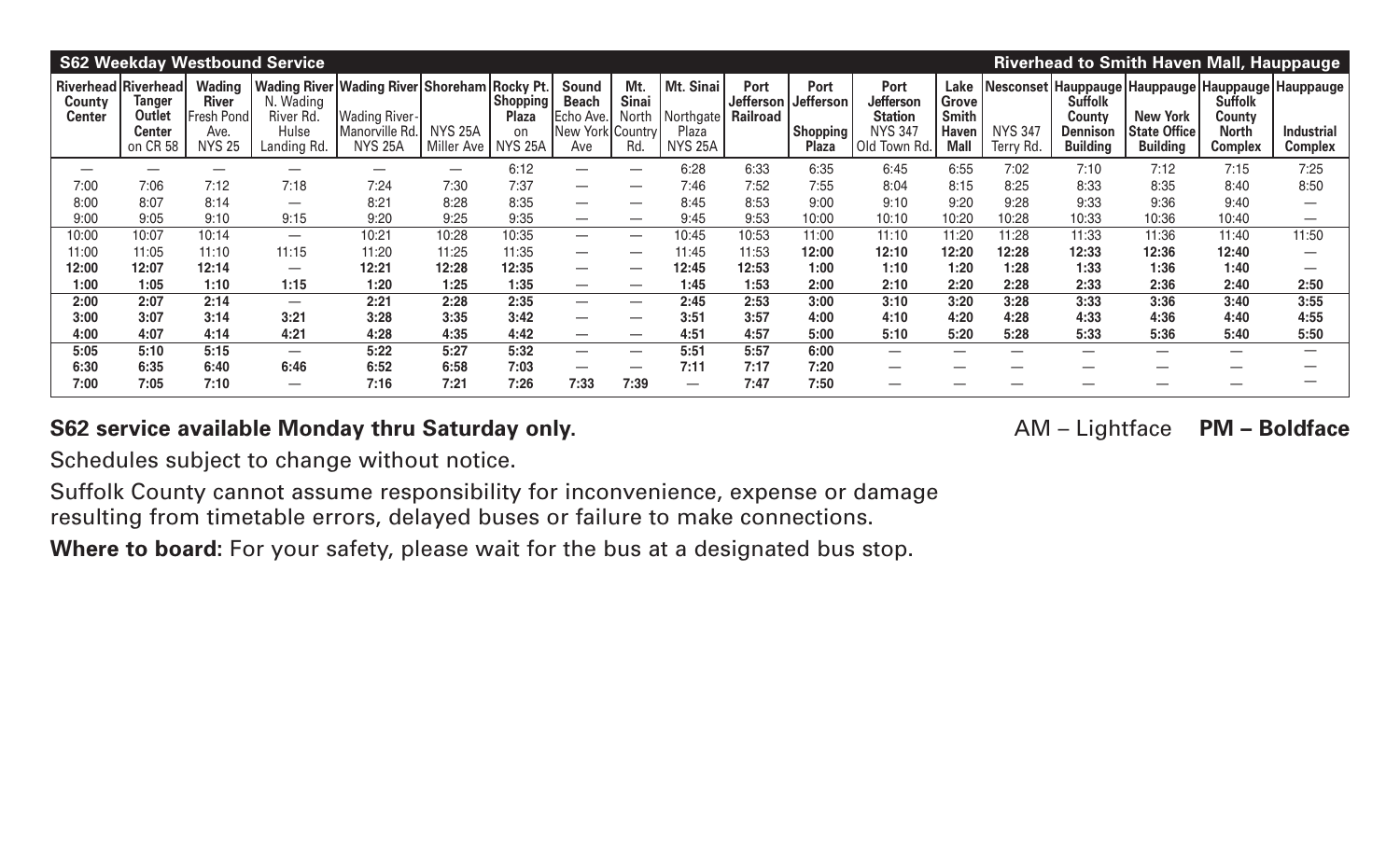|                                                    | <b>S62 Saturday Eastbound Service</b><br><b>Hauppauge to Smith Haven Mall, Riverhead</b> |                                                             |                                                    |                                                   |                          |                                                                         |                                                                         |                                                        |                                                                                 |                                                                 |                                                         |                                                                |                                                    |  |
|----------------------------------------------------|------------------------------------------------------------------------------------------|-------------------------------------------------------------|----------------------------------------------------|---------------------------------------------------|--------------------------|-------------------------------------------------------------------------|-------------------------------------------------------------------------|--------------------------------------------------------|---------------------------------------------------------------------------------|-----------------------------------------------------------------|---------------------------------------------------------|----------------------------------------------------------------|----------------------------------------------------|--|
| Lake<br>Grove<br><b>Smith</b><br><b>Haven Mall</b> | <b>Port</b><br>Jefferson Sta.<br><b>NYS 347</b><br>Old Town Rd.                          | Port<br><b>Jefferson</b><br><b>Shopping</b><br><b>Plaza</b> | <b>Port</b><br><b>Jefferson</b><br><b>Railroad</b> | Mt. Sinai<br>Northgate<br>Plaza<br><b>NYS 25A</b> | Mt. Sinai<br>North       | <b>Sound</b><br><b>Beach</b><br>Echo Ave.<br>Country Rd.   New York Ave | <b>Rocky Pt.</b><br><b>Shopping</b> '<br><b>Plaza</b><br><b>NYS 25A</b> | <b>Shoreham</b><br><b>NYS 25A</b><br><b>Miller Ave</b> | <b>Wading River</b><br><b>Wading River-</b><br>Manorville Rd.<br><b>NYS 25A</b> | <b>Wading River</b><br>Hulse Landing Rd.<br>N. Wading River Rd. | <b>Wading River</b><br>Fresh Pond Ave.<br><b>NYS 25</b> | <b>Riverhead</b><br><b>Tanger Outlet</b><br>Center<br>on CR 58 | <b>Riverhead</b><br><b>County</b><br><b>Center</b> |  |
|                                                    |                                                                                          |                                                             |                                                    | 6:15                                              | –                        |                                                                         | 6:23                                                                    | 6:28                                                   | 6:33                                                                            |                                                                 | 6:39                                                    | 6:45                                                           | 6:50                                               |  |
|                                                    |                                                                                          | —                                                           |                                                    | 7:15                                              |                          |                                                                         | 7:23                                                                    | 7:28                                                   | 7:33                                                                            |                                                                 | 7:39                                                    | 7:45                                                           | 7:50                                               |  |
| 7:30                                               | 7:35                                                                                     | 7:45                                                        | 7:48                                               |                                                   | 7:55                     | 8:02                                                                    | 8:11                                                                    | 8:17                                                   | 8:23                                                                            | 8:29                                                            | 8:35                                                    | 8:40                                                           | 8:45                                               |  |
| 8:30                                               | 8:40                                                                                     | 8:45                                                        | 8:53                                               | 8:59                                              |                          |                                                                         | 9:09                                                                    | 9:15                                                   | 9:21                                                                            | 9:27                                                            | 9:33                                                    | 9:39                                                           | 9:45                                               |  |
| 9:30                                               | 9:40                                                                                     | 9:45                                                        | 9:53                                               | 9:59                                              |                          | $\overline{\phantom{0}}$                                                | 10:09                                                                   | 10:16                                                  | 10:23                                                                           |                                                                 | 10:30                                                   | 10:37                                                          | 10:45                                              |  |
| 10:30                                              | 10:40                                                                                    | 10:45                                                       | 10:53                                              | $\overline{\phantom{0}}$                          |                          |                                                                         | 11:16                                                                   | 11:22                                                  | 11:28                                                                           | 11:34                                                           | 11:40                                                   | 11:45                                                          | 11:50                                              |  |
| 11:30                                              | 11:40                                                                                    | 11:45                                                       | 11:53                                              | 11:59                                             | $\overline{\phantom{m}}$ |                                                                         | 12:09                                                                   | 12:16                                                  | 12:23                                                                           |                                                                 | 12:30                                                   | 12:37                                                          | 12:45                                              |  |
| 12:30                                              | 12:40                                                                                    | 12:45                                                       | 12:53                                              | 12:59                                             |                          |                                                                         | 1:09                                                                    | 1:15                                                   | 1:21                                                                            | 1:27                                                            | 1:33                                                    | 1:39                                                           | 1:45                                               |  |
| 1:30                                               | 1:40                                                                                     | 1:45                                                        | 1:53                                               | 1:59                                              | —                        |                                                                         | 2:09                                                                    | 2:16                                                   | 2:23                                                                            |                                                                 | 2:30                                                    | 2:37                                                           | 2:45                                               |  |
| 2:30                                               | 2:40                                                                                     | 2:45                                                        | 2:53                                               | 2:59                                              |                          |                                                                         | 3:09                                                                    | 3:15                                                   | 3:21                                                                            | 3:27                                                            | 3:33                                                    | 3:39                                                           | 3:45                                               |  |
| 3:30                                               | 3:40                                                                                     | 3:45                                                        | 3:53                                               |                                                   |                          |                                                                         | 4:16                                                                    | 4:22                                                   | 4:28                                                                            | 4:34                                                            | 4:40                                                    | 4:45                                                           | 4:50                                               |  |
| 4:45                                               | 4:55                                                                                     | 5:05                                                        | 5:08                                               | 5:15                                              |                          |                                                                         | 5:25                                                                    | 5:31                                                   | 5:37                                                                            |                                                                 | 5:43                                                    | 5:49                                                           | 5:55                                               |  |
| 5:45                                               | 5:55                                                                                     | 6:05                                                        | 6:08                                               | 6:15                                              |                          |                                                                         | 6:25                                                                    | 6:31                                                   | 6:37                                                                            | 6:43                                                            | 6:49                                                    | 6:55                                                           | 7:00                                               |  |

## **S62 service available Monday thru Saturday only. AM – Lightface PM – Boldface**

Schedules subject to change without notice.

Suffolk County cannot assume responsibility for inconvenience, expense or damage resulting from timetable errors, delayed buses or failure to make connections.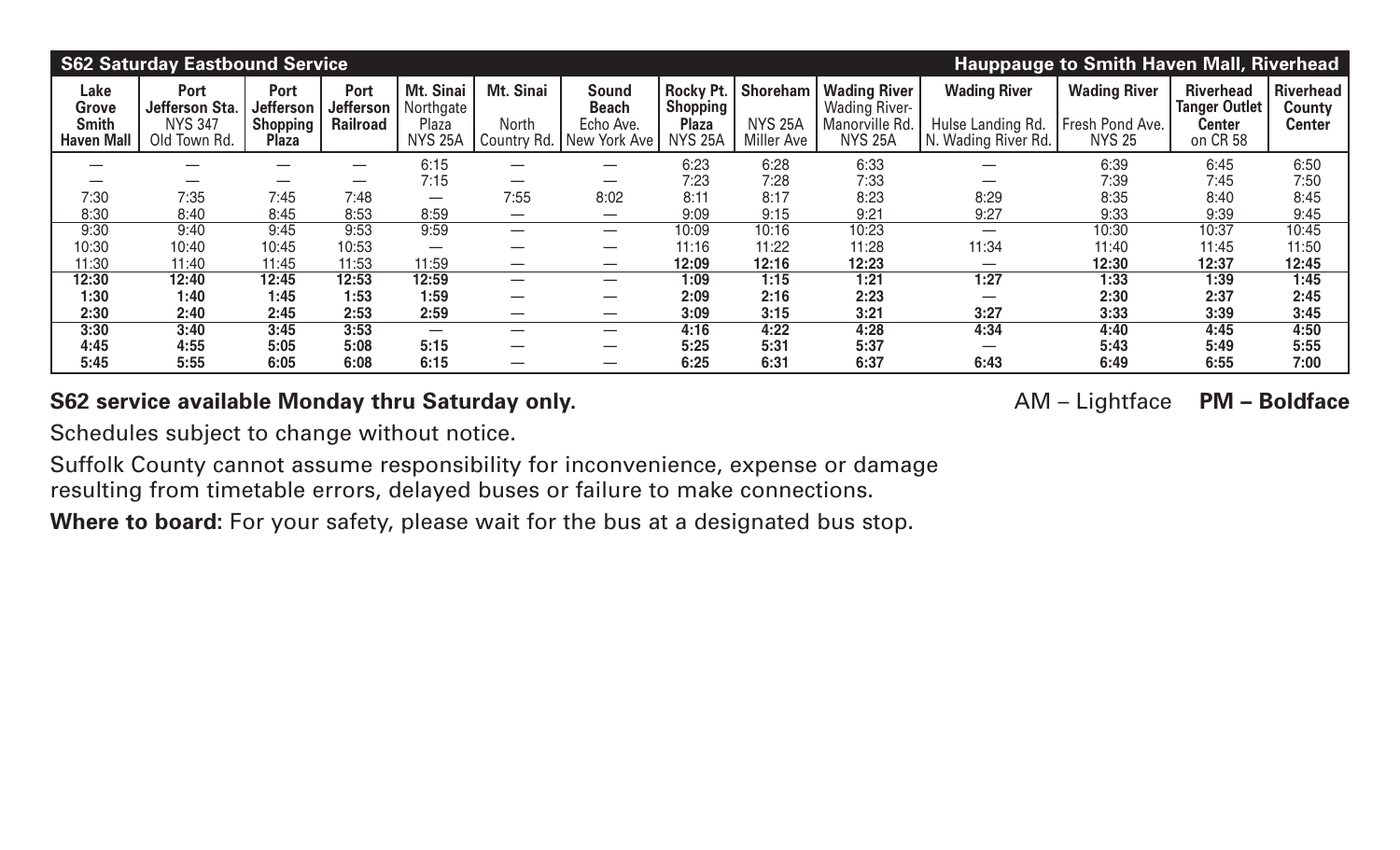|                                             | <b>S62 Saturday Westbound Service</b><br><b>Riverhead to Smith Haven Mall, Hauppauge</b> |                                                           |                                                                 |                                                                                |                                                 |                                                                              |                                                           |                                   |                                                   |                                             |                                                             |                                                          |                                                    |  |
|---------------------------------------------|------------------------------------------------------------------------------------------|-----------------------------------------------------------|-----------------------------------------------------------------|--------------------------------------------------------------------------------|-------------------------------------------------|------------------------------------------------------------------------------|-----------------------------------------------------------|-----------------------------------|---------------------------------------------------|---------------------------------------------|-------------------------------------------------------------|----------------------------------------------------------|----------------------------------------------------|--|
| <b>Riverhead</b><br>County<br><b>Center</b> | <b>Riverhead</b><br><b>Tanger Outlet</b><br>Center<br>on CR 58                           | <b>Wading River</b><br>Fresh Pond Ave.  <br><b>NYS 25</b> | <b>Wading River</b><br>N. Wading River Rd.<br>Hulse Landing Rd. | <b>Wading River</b><br><b>Wading River-</b><br>Manorville Rd<br><b>NYS 25A</b> | Shoreham<br><b>NYS 25A</b><br><b>Miller Ave</b> | <b>Rocky Pt.</b><br>(Shopping <sup>)</sup><br><b>Plaza</b><br><b>NYS 25A</b> | <b>Sound</b><br><b>Beach</b><br>Echo Ave.<br>New York Ave | Mt. Sinai<br>North<br>Country Rd. | Mt. Sinai<br>Northgate<br>Plaza<br><b>NYS 25A</b> | <b>Port</b><br>Jefferson<br><b>Railroad</b> | <b>Port</b><br><b>Jefferson</b><br>Shopping<br><b>Plaza</b> | Port<br>Jefferson Sta.<br><b>NYS 347</b><br>Old Town Rd. | Lake<br>Grove<br><b>Smith</b><br><b>Haven Mall</b> |  |
| 7:00                                        | 7:06                                                                                     | 7:12                                                      | 7:18                                                            | 7:24                                                                           | 7:30                                            | 7:37                                                                         |                                                           |                                   | 7:46                                              | 7:52                                        | 7:55                                                        | 8:04                                                     | 8:15                                               |  |
| 8:00                                        | 8:07                                                                                     | 8:14                                                      |                                                                 | 8:21                                                                           | 8:28                                            | 8:35                                                                         |                                                           |                                   | 8:45                                              | 8:53                                        | 9:00                                                        | 9:10                                                     | 9:20                                               |  |
| 9:00                                        | 9:05                                                                                     | 9:10                                                      | 9:15                                                            | 9:20                                                                           | 9:25                                            | 9:30                                                                         |                                                           |                                   |                                                   | 9:56                                        | 10:00                                                       | 10:10                                                    | 10:20                                              |  |
| 10:00                                       | 10:07                                                                                    | 10:14                                                     | 10:21                                                           | 10:28                                                                          | 10:35                                           | 10:42                                                                        |                                                           |                                   | 10:51                                             | 10:57                                       | 11:00                                                       | 11:10                                                    | 11:20                                              |  |
| 11:00                                       | 11:07                                                                                    | 11:14                                                     | 11:21                                                           | 11:28                                                                          | 11:35                                           | 11:42                                                                        |                                                           | $\overline{\phantom{0}}$          | 11:51                                             | 11:57                                       | 12:00                                                       | 12:10                                                    | 12:20                                              |  |
| 12:00                                       | 12:07                                                                                    | 12:14                                                     |                                                                 | 12:21                                                                          | 12:28                                           | 12:35                                                                        |                                                           |                                   | 12:45                                             | 12:53                                       | 1:00                                                        | 1:10                                                     | 1:20                                               |  |
| 1:00                                        | 1:07                                                                                     | 1:14                                                      |                                                                 | 1:21                                                                           | 1:28                                            | 1:35                                                                         |                                                           |                                   | 1:45                                              | 1:53                                        | 2:00                                                        | 2:10                                                     | 2:20                                               |  |
| 2:00                                        | 2:05                                                                                     | 2:10                                                      | 2:15                                                            | 2:20                                                                           | 2:25                                            | 2:30                                                                         |                                                           |                                   |                                                   | 2:56                                        | 3:00                                                        | 3:10                                                     | 3:20                                               |  |
| 3:00                                        | 3:07                                                                                     | 3:14                                                      | 3:21                                                            | 3:28                                                                           | 3:35                                            | 3:42                                                                         |                                                           |                                   | 3:51                                              | 3:57                                        | 4:00                                                        | 4:10                                                     | 4:20                                               |  |
| 4:00                                        | 4:07                                                                                     | 4:14                                                      | 4:21                                                            | 4:28                                                                           | 4:35                                            | 4:42                                                                         |                                                           |                                   | 4:51                                              | 4:57                                        | 5:00                                                        | 5:10                                                     | 5:20                                               |  |
| 5:05                                        | 5:10                                                                                     | 5:15                                                      | $\overbrace{\phantom{12333}}$                                   | 5:22                                                                           | 5:27                                            | 5:32                                                                         | —                                                         |                                   |                                                   | 5:57                                        | 6:00                                                        |                                                          |                                                    |  |
| 6:00                                        | 6:05                                                                                     | 6:10                                                      | 6:16                                                            | 6:23                                                                           | 6:28                                            | 6:33                                                                         |                                                           |                                   | 6:41                                              | 6:47                                        | 6:50                                                        |                                                          |                                                    |  |
| 7:05                                        | 7:10                                                                                     | 7:15                                                      |                                                                 | 7:22                                                                           | 7:27                                            | 7:32                                                                         |                                                           |                                   | 7:40                                              | 7:47                                        | 7:50                                                        |                                                          |                                                    |  |

## **S62 service available Monday thru Saturday only. AM – Lightface PM – Boldface**

Schedules subject to change without notice.

Suffolk County cannot assume responsibility for inconvenience, expense or damage resulting from timetable errors, delayed buses or failure to make connections.